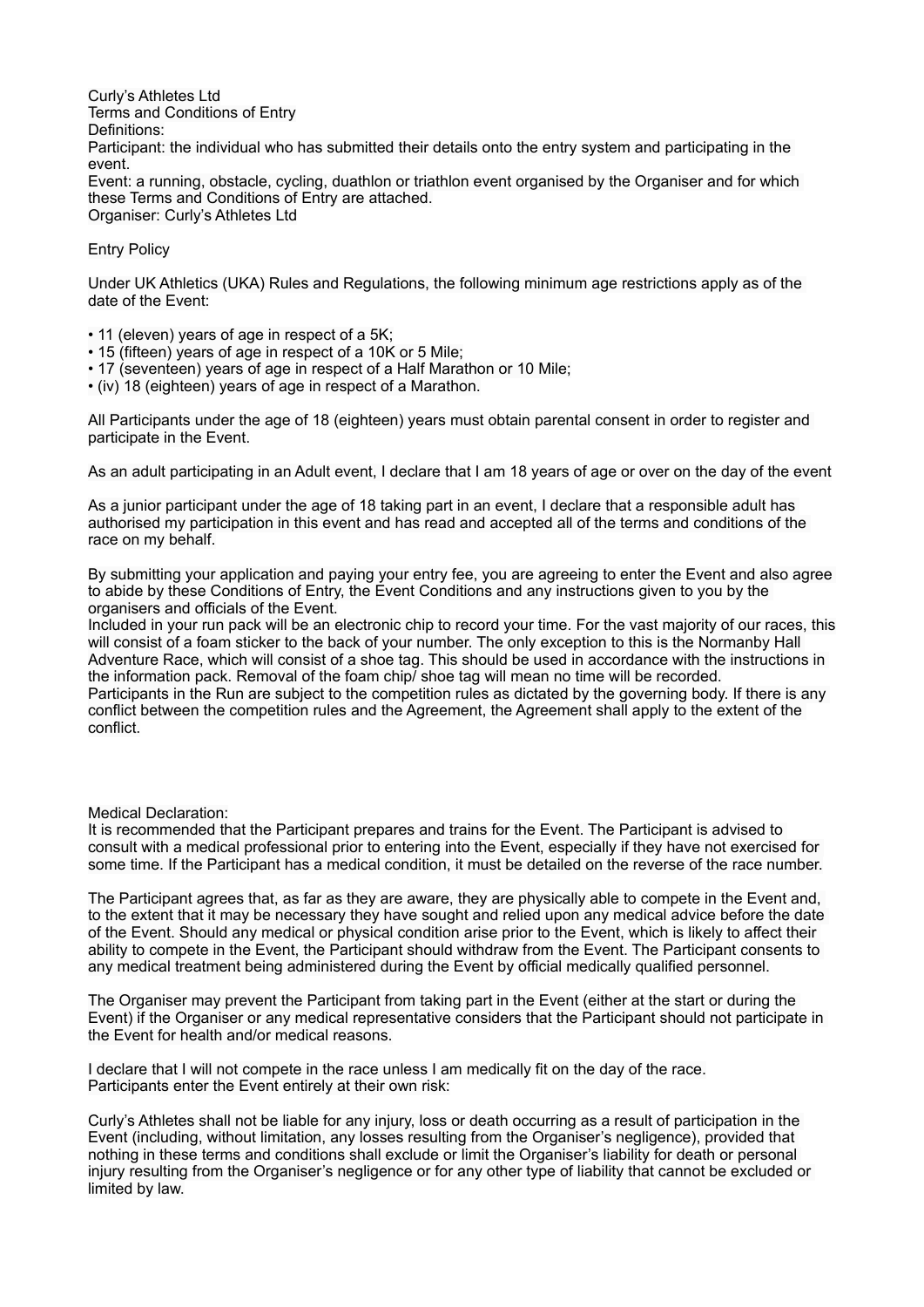I accept that the organisers and sponsors of the race, or any of their agents, will not be liable for any loss, damage, action, claims, costs or expenses which may arise in consequence of my participation of this event.

### Race numbers:

All Participants must clearly display the race number allocated to them on the front of their vest/t-shirt throughout the Event.

Race entries are not interchangeable, and entries cannot be assigned, transferred, sold or gifted to any third party. If this is to occur, we will disqualify the person concerned.

Any assignment, transfer or sale of a race number may result in delay and/or difficulty in the event of an emergency and any such transfer, assignment or sale may result in disqualification of the Participant from the Event and/or the Organisers filing a report to UK Athletics.

# First aid:

The Organiser shall use its reasonable endeavours to ensure that appropriate First Aid assistance will be available for the duration of the Event. There will be clearly signed First Aid points at the start/finish area and along the course. Volunteers and marshals in attendance at the race are not medically trained and will not give medical assistance other than notifying an ambulance or paramedic in the event that medical assistance is required. The Participant authorises the Organiser to pass on any and/or all information that he/she has provided to the medical teams operating on the day of the Event if required for medical reasons.

# Baggage storage:

Should baggage storage be available at an event, personal items and items of clothing may be deposited prior to the race in the designated areas. However, Curly's Athletes Ltd do not accept any responsibility or liability whatsoever for the safe keeping or the storage of those items which are stored and deposited entirely at the risk of the Participant.

# Event Safety:

I am fully aware of all associated risks involved with participating in this event.

The Participant must ensure that they have the correct equipment, footwear and clothing for the Event as they require.

The Organiser may at any time during the Event or prior to the Event prevent the Participant from participating in the Event if it considers such action is necessary for the safety and/or proper enjoyment of the Event by the Participant and/or other participants and/or spectators.

All decisions and rulings by the Organiser shall be the final in respect of the safety, running and organisation of the Event, the rules of the Event and finish times and positions. The Participant accepts that circumstances concerning the Event may change from time to time for reasons beyond the reasonable control of the Organiser and these may lead to the cancellation or change of the Event, venue(s), route(s) or other such changes. The Participant agrees to abide by such change(s) and acknowledges that any decision is entirely at the absolute discretion of the Organiser.

Please note that where an Event is open to wheelchair users and pushchairs, all participants should be vigilant so as to avoid contact with any wheelchair/pushchair or its user.

At all times during the Event, you must listen to and respond to the advice given by race officials and marshals.

Headphones must not be worn (unless otherwise stated.)

Your participation in the Event is personal to you. You are strictly prohibited from swapping, selling or transferring your place in the Event or allowing any other person to wear your Event number and participate in your place. If you are found to be in breach of this condition, we reserve the right to exclude you from participation in future events.

Resources of the event organisers, including medical and safety services, along with event supplies for drink stations and finishers packs, are reserved solely for registered entrants. Any unregistered runner intending to participate should seriously reconsider as they pose a serious safety risk. Any unregistered participants should be reported to the nearest official.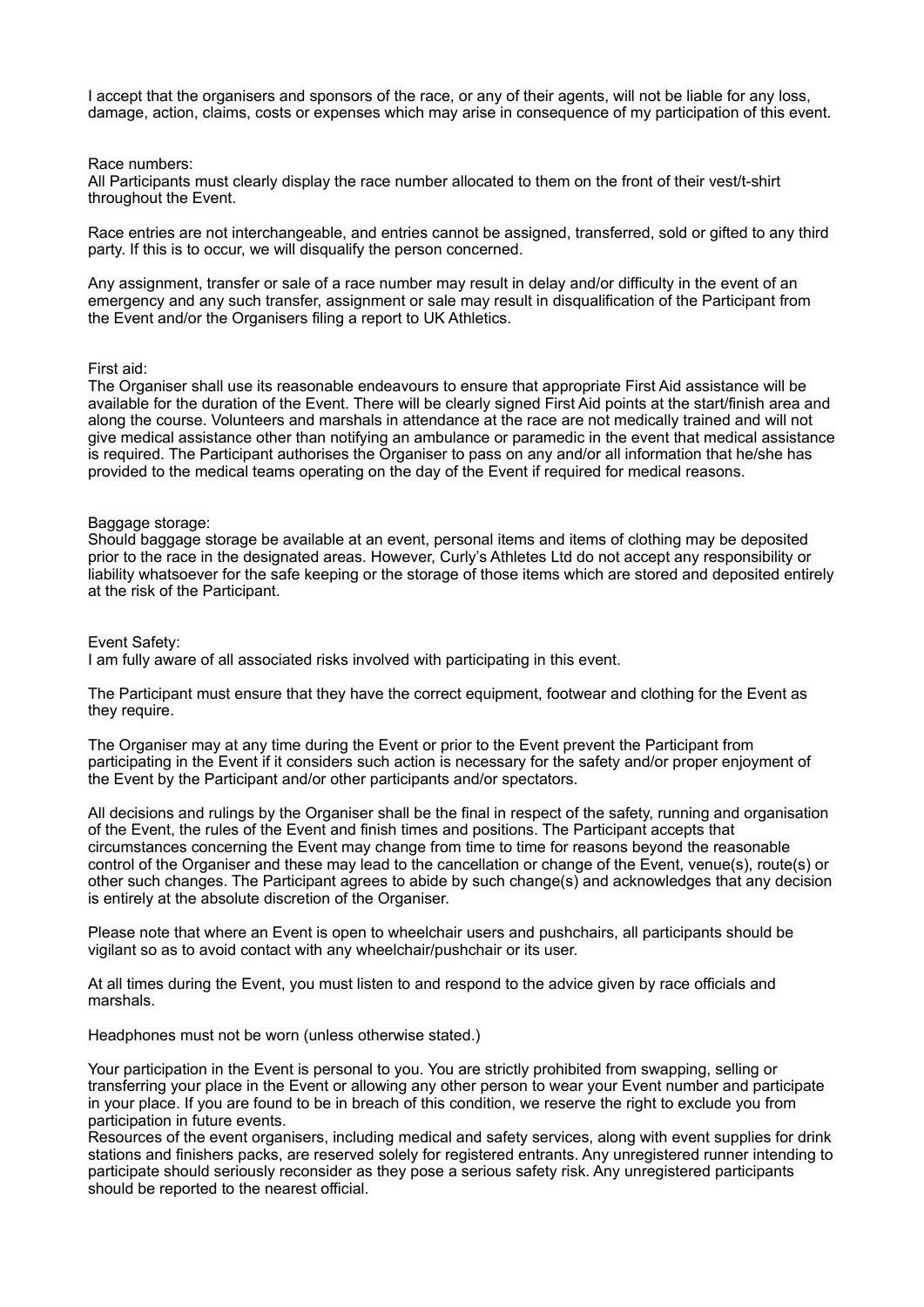Our events are staged on closed and open roads (please see route details for specific information). The running course will be marked by kerb edges, barriers or cones and tape. Some areas may contain permanent street furniture and or temporary works or hazards, so for your own safety all runners are instructed to stay on the designated route.

Participants are not permitted to bring pets or other animals onto the Event course. This is with the exception of guide dogs.

Bikes, scooters, roller skates, or any kind of mechanical aid (except wheelchairs) are strictly prohibited from the Event course on the day of the Event. Pushchairs are allowed at some of our events- please contact us for specific information at contact@curlysathletes.co.uk

### Aided participants

For those participants who are aided around the course, either by being pushed or assisted, by a guide runner, the guide runner must also be a registered participant in the Event. The Participant requiring assistance must advise the Organiser that they require assistance upon entry of their application and a free entry place will be provided to the guide runner. A request should be submitted to contact@curlysathletes.co.uk

### Use of Image

By entering this race, I give my permission to Curly's, its sponsors, assignees & licensees to use or authorize others to use photographs, motion pictures, recordings, data or any other record of my participation in this event for any legitimate purpose without remuneration.

#### Race packs

Unless otherwise stated in previous communication, a race pack will be posted to the Participant prior to the Event to the address provided upon completion of the entry form.

Race packs will not be posted to those Participants who provided a postal address located outside of the UK at the time of completing the entry form and race packs must be collected from the race office prior to the Event. Race packs may be mailed to an alternative UK destination upon a request by the Participant and provision of a UK mailing address. The Participant should contact the Organiser via the online enquiry form on the Website to make such a request.

We do not accept responsibility for the non-delivery of race packs. If the Participant does not receive his/her race pack prior to the Event it is his/her responsibility to contact the Organiser, whereupon arrangements can be made regarding the issue of another race pack or collection of the same on the date of the Event. The Organiser shall be entitled to charge the Participant a fee for replacement packs in respect of its reasonable administration costs.

If a race pack has to be collected on the day of the Event, the Participant should allow appropriate time to do so prior to the start of the race.

#### Change of Address

If your address details change after you have submitted your application, you can login to your profile on www.curlysathletes.co.uk and change your postal address. Approximately 4 weeks before the Event your run pack will be sent to the address held at that point. If you have any queries regarding this please email details of your old and new addresses and date of birth to contact@curlysathletes.co.uk

#### Race Time

The Organiser will use its reasonable endeavours to provide the Participant with a finish time, save that the Organiser shall not be responsible for any anomaly or technical malfunction in relation to the same.

### Event Cancellation

If for reasons beyond the control of the Promoter, including an 'Act of God' or Pandemic due to unforeseen, naturally occurring events that were unavoidable, the event which applicants have entered is cancelled or postponed, the Promoters will issue a full Race Credit to the value of the original entry fee or transfer the applicant's entry to another race/events where requested. Alternatively, if an event is cancelled by the Promoter for non 'Act of God' or Pandemic reasons, the Promoters will offer a full refund.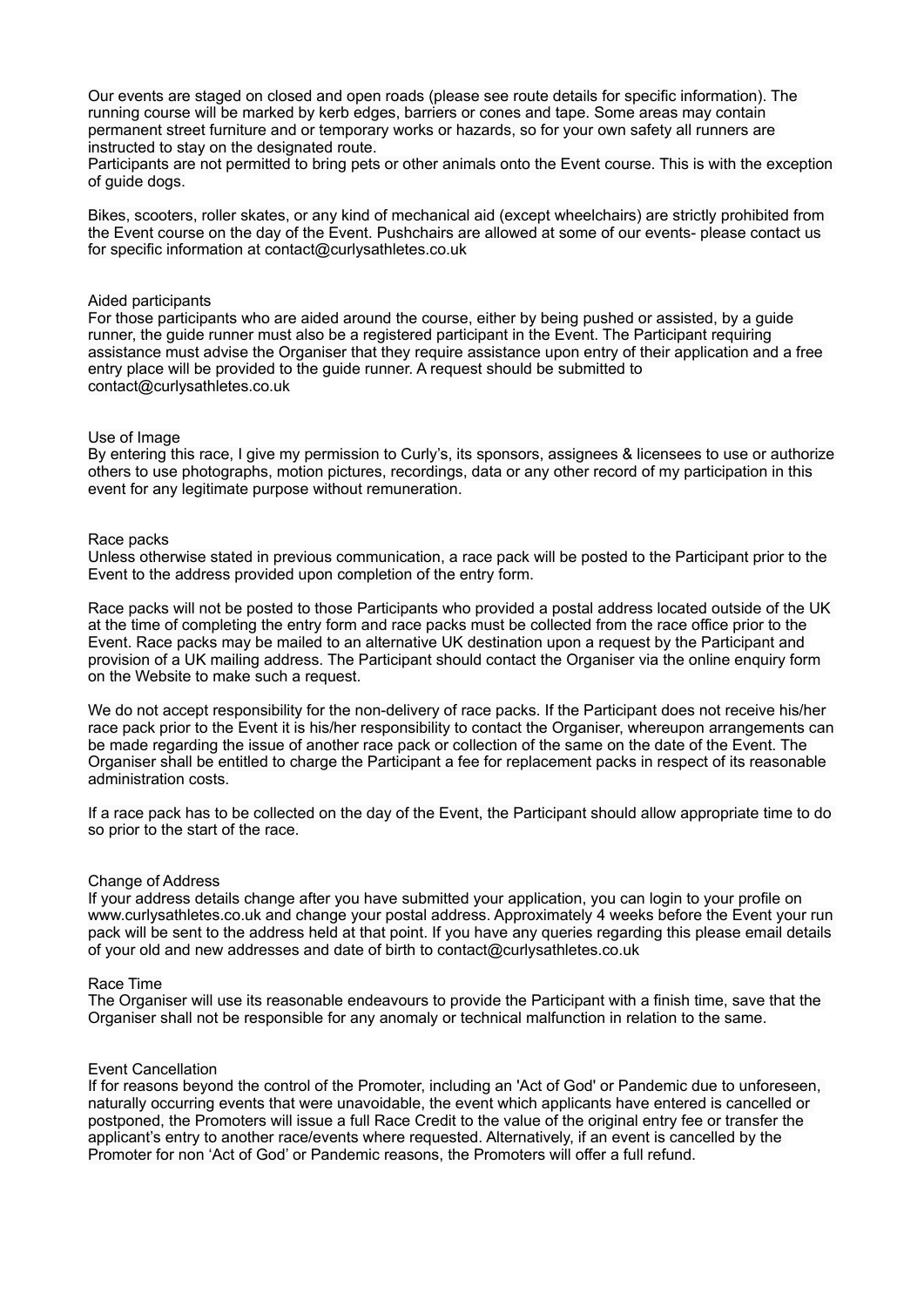In the event of adverse weather or any other prevailing circumstances mean that the race is to be cancelled, details will be recorded on the web site and Facebook page and we will also endeavour to contact the Participant by email or other suitable communication means.

We will endeavour to stage the Event at a later date either at the same venue or at an alternative venue. Any changes to the Event will be communicated to you at the Event or sooner if practicable

In the event of cancellation of the Event, Curly's Athletes Ltd will have no responsibility for any costs incurred as a result of cancellation including any travel or accommodation costs, including your travel to the Event location.

### Transfer of entry:

Transfer of entry is permitted between Events but may be subject to a fee e.g. where the entry fee for the race wishing to transfer to is higher than that originally entered.

If the Participant is unable to participate in the Event, he/she may transfer his/her entry to another event organised by the Organiser provided the preferred Event is not closed for entries and the transfer request has been received 6 (six) weeks prior to the original Event taking place.

The Participant must notify the Organiser in writing by email to contact@curlysathletes.co.uk. The date of notification of withdrawal is the date of the email The Participant must state his/her full name, date of birth, name of event and address in all correspondence.

If the Event the Participant wishes to transfer to is closed for entries his/her name will be added to a waiting list and in the instance that a place becomes available,the Participant will be contacted by the Organiser.

### Deferral

Participants withdrawing from an Event may reserve an entry in the same event for the following year. In order to reserve an entry, a request must be made to the Organiser via email to contact@curlysathletes.co.uk . The Participant may need to pay the applicable entry fee of the event to which they wish to defer.

# Race Entry Refunds

Our standard refund policy is as such: We will refund entry costs to the tune of 100?days prior to the event, 75% for 60 days before and 50% up until 28 days before.

After this date, we are unable to process refunds.

#### General Data Protection Regulation

By agreeing to our Terms and Conditions, the Participant agrees to the Organiser storing his/her personal data including name, address, email address, date of birth, telephone numbers, emergency contacts. Includes participants and volunteers and using this information for the purpose of organising the Event in order to send out vital race information. Personal data will not be used for marketing purposes unless marketing consent has been received.

In compliance with the General Data Protection Regulation (GDPR) the Participant has the right of access to his/her personal records held on the Organiser's computer. By agreeing to our Terms and Conditions, in order to send the Participant a race pack and fundraising pack (if requested), and produce his/her race results, the Participant authorises the Organiser to release personal details (including his/her full name, address and e-mail address) to the pack provider, or charity (if applicable), any official photograph company and timing results company. The Participant also authorises the Organiser to disclose his/her information for medical purposes on the day of the Event. All Organiser third party providers adhere to GDPR and will not use third party data for marketing purposes unless consent has been received.

# Mailing lists:

The Participant's name will only be added to the Organiser's mailing list if they agree consent by opting in to receiving marketing. If consent is received information will be sent so that the Organiser can keep the Participant informed about other events of the Organiser. By agreeing consent, the Participant agrees that such information may also be given to other carefully screened organisations working with the Organiser to deliver the Event. If the Participant does not wish to receive any marketing information, he/she can indicate this on the entry form by not selecting the opt in option. The Participant is able to unsubscribe to these communications at any time.